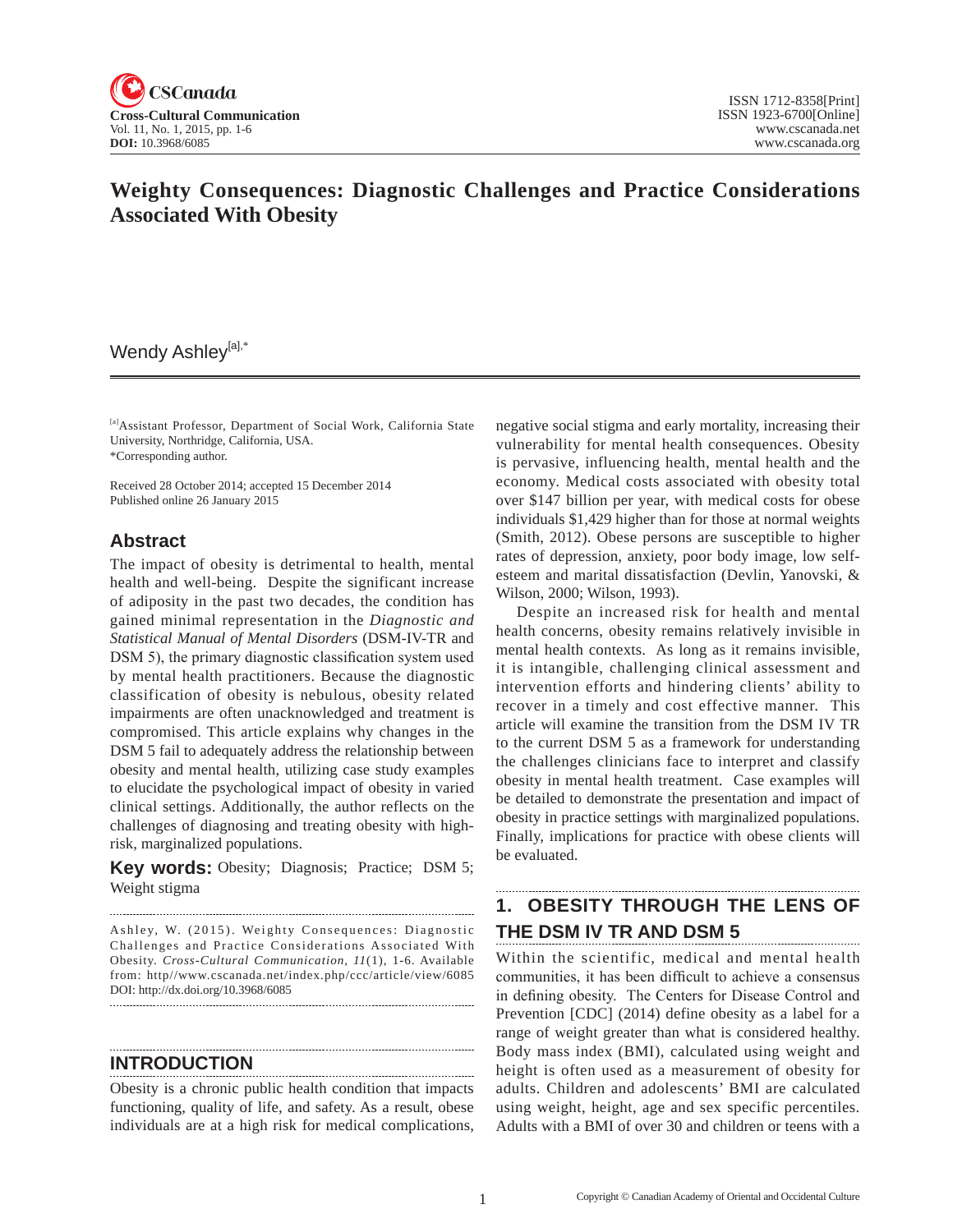BMI at or above the  $95<sup>th</sup>$  percentile are considered obese (CDC, 2014). More than 64% of United States adults and one third of children are overweight or obese, reflecting an alarming epidemic (Bean, Stewart, & Olbrisch, 2008; Ogden et al., 2006).

The CDC (2011) state that one of the potential health consequences of obesity is mental health conditions, supporting epidemiological studies that have found a positive association between obesity and mental illness (Dave, Tennant, & Colman, 2011; Luppino et al., 2010; Megna et al., 2011; Wilfley et al., 2007). In 2008, obesity was officially classified as a chronic disease by the American Medical Association (AMA) with the intent to alter the public perception and reduce the stigma surrounding this condition (Chronic Conditions Team, 2013). While obesity is recognized as a pervasive, debilitating and chronic condition, it has historically lacked adequate representation in the primary diagnostic categorization system utilized by mental health practitioners—the *Diagnostic and Statistical Manual of Mental Disorders* (DSM). The relationship between obesity and psychiatric symptomatology is well documented and highlights the challenges in identifying causality and/or consequence from either condition (Karasu, 2012; Luppino et al., 2010; Megna et al., 2011). These challenges indicate a realized need: to change the perspective in which society views obesity and find innovative approaches in the way it is diagnosed, treated and prevented.

The previous DSM-IV-TR (American Psychiatric Association [APA], 2000) did not consider obesity a psychiatric diagnosis. Obesity could only be classified diagnostically significant as a qualifier attached to another Axis I diagnosis (Due to a medical condition, Obesity) or on Axis III under General Medical Conditions (APA, 2000; Karasu, 2012). Clinicians treating obese clients in mental health settings faced a conundrum upon discerning that obesity was a primary or co-morbid problem: to divert treatment focus away from obesity to what was classifiable, billable and treatable, refer out for medical intervention, or attempt to address obesity related issues in the context of the primary mental health concern(s). As a result, obese clients in mental health settings were often treated exclusively for mood, anxiety, behavioral or other disorders, rendering their obesity diagnostically insignificant or invisible despite its weighty impact on treatment.

The release of the DSM-5 brought about considerable discussion regarding the merits of including obesity in the new text; however, the APA's DSM-5 Eating Disorder Work Group rejected obesity as a mental disorder (APA, 2010). The APA maintained the position that most obese people do not qualify for a psychiatric diagnosis despite the DSM 5's numerous modifications supporting the diagnostic presentations of many obese clients (Medical News Today, 2004). Specifically, the DSM-5's new *Feeding and Eating Disorder* category replaced the restrictive *Eating Disorders* category, allowing for diagnostic flexibility in classifying disorders that are germane to both eating and pathology (APA, 2013). Further, the new *Other Specific Feeding or Eating Disorder* and *Unspecified Feeding or Eating Disorder* categories replace the superfluous *Eating Disorder Not Otherwise Specified* category, allowing for presentations of symptoms characteristic of a feeding or eating disorder that cause clinically significant distress or impairment in functioning (APA, 2013, p.354).

While the current DSM-5 allows for a modicum of increased diagnostic utility for clinicians, the distinction between obesity, eating disorders and mental illness remains ambiguous. The lack of scientific evidence distinguishing causality in mental health symptomatology has been a barrier to classification of obesity as a mental disorder. The Central Region Eating Disorder Service (CRED) defines an eating disorder as "a mental illness in which an individual is constantly thinking about eating or not eating, feels out of control around food, uses food to meet needs other than hunger, and/or becomes obsessed about food, weight or body shape" (2007, p.1). The DSM-5 defines a mental disorder as:

[a] syndrome characterized by clinically significant disturbance in an individual's cognition, emotion regulation, or behavior that reflects a dysfunction in the psychological, biological or developmental processes underlying mental functioning. Mental disorders are usually associated with significant distress or disability in social, occupational, or other important activities. (APA, 2013, p. 20)

Thus, while the specifics of each disorder are germane to their diagnostic category, the line of demarcation between a mental disorder and other problem is the presence of a dysfunction in psychological, biological or developmental processes AND distress or functional impairment. According to this new definition, functional impairment is characterized by disability in social, occupational or other activities, denoting the restrictiveness of these conditions.

Many individuals suffering from obesity experience corresponding health complications (biological and/ or psychological dysfunction, functional impairment), internalization of negative social stigma (distress and/or psychological dysfunction) and impaired interpersonal interactions (psychological dysfunction, distress and/ or functional impairment). By definition, these risk factors clearly meet the criteria for a mental disorder. Nevertheless, the DSM-5 posits:

Obesity is not included in the DSM-5 as a mental disorder. Obesity (excess body fat) results from the long term excess of energy intake relative to energy expenditure. A range of genetic, physiological, behavioral and environmental factors that vary across individuals contributes to the development of obesity; thus, obesity is not considered a mental disorder. However,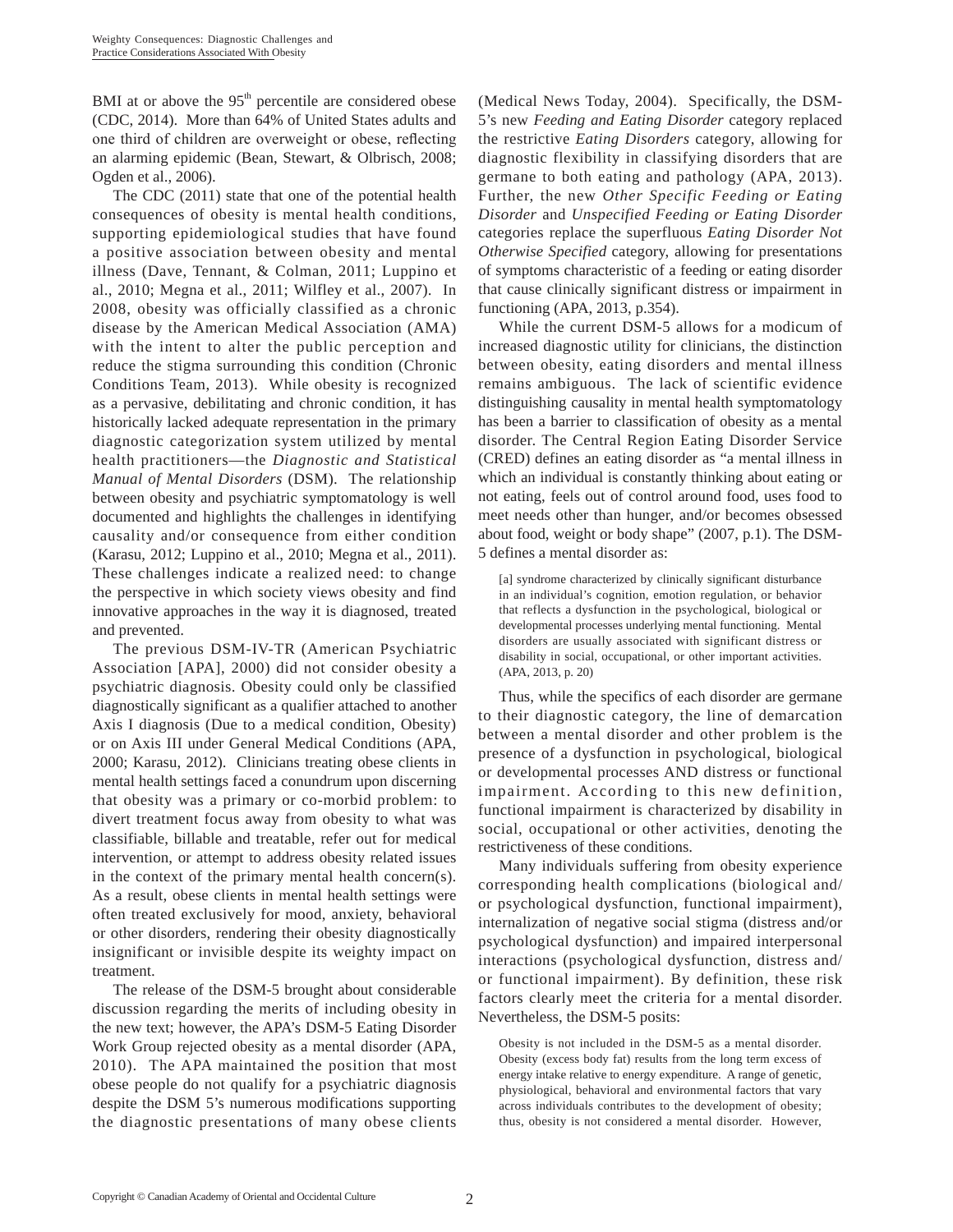there are robust associations between obesity and a number of mental disorders. The side effects of some psychotropic medications contribute importantly to the development of obesity, and obesity may be a risk factor for the development of some mental disorders [sic]. (APA, 2013, p.329)

While the amendments to the Eating Disorder category are refreshing advances to clinical identification and diagnosis of eating related symptomatology, the inherent obscurity of the changes are insufficient in clarifying or negating the correlation between obesity and mental illness, leaving clinicians unable to effectively treat obese clients. Further, these alterations neglect a sizeable number of clients whose obesity is not derived primarily from disordered eating. For many clients, obesity is the *result* of distress, functional impairment, and/or medications prescribed to the client *after* treatment has begun. Unfortunately, obesity in this and other contexts remains clinically insignificant in the new diagnostic manual. If obese clients meet criteria for an eating disorder, they are recognized as mentally ill, however, obesity alone cannot be considered diagnostically significant even though the symptoms often cause significant psychological distress and functional impairment among clients, corresponding with the APA's definition of a mental disorder.

# **2. WEIGHT STIGMA AND SOCIAL JUSTICE CONSIDERATIONS**

The challenge in consideration of obesity as a mental health diagnosis and treatment of the psychological effects of obesity is the potential to marginalize and perpetuate stigma among this population. Weight stigma, defined as social devaluation and denigration of obese people leading to prejudice, stereotyping and discrimination may be an additional barrier toward the acknowledgement of obesity as diagnostically significant (Tomiyama, 2014). There are myriad of factors that contribute to obesity, including heredity, socioeconomic status, psychological factors, environmental factors, cultural and gender differences. However, obese persons are often stigmatized because their weight is attributed to factors within personal control, rendering them responsible for their weight due to lack of control, willpower or motivation (Puhl & Heuer, 2010). Obesity has been described as the last acceptable form of bias, with obese individuals negatively stereotyped as lazy, out of control and unmotivated (Brochu & Esses, 2011; Puhl & Brownell, 2001). However, it is noteworthy that many mental health conditions frequently associated with personal responsibility such as substance abuse, pyromania or gambling retain representation in the DSM. Devlin, Yanovski and Wilson (2000) posited that although overweight people may consume more calories than smaller individuals, they are not necessarily overeating when considering their size differential. They

state: "This distinction is important, as the idea that obese individuals bring about or maintain their obesity by inappropriate overeating underlies many of our culture's negative stereotypes about obesity (p.857)." Because weight bias is also exhibited by physicians, psychologists and therapists, it signifies an additional barrier to treatment efficacy (Foster, et al, 2003; Puhl, Schwartz, & Brownell, 2005).

The pervasiveness of cultural, social and professional weight stigma may reinforce the justification of excluding obesity from diagnostic consideration, engendering social justice concerns. Carels and Musher-Eizenman (2010) assert "overweight individuals experience weight based discrimination at rates that rival racial discrimination (p.143)." Disenfranchised populations are substantially more susceptible to obesity, and research reflects that obesity is a source of marginalization in and of itself (Bomback, 2014; Tomiyama, 2014). Because obese individuals occupy various intersecting identities based on gender, race, socioeconomic status, age and numerous other social positions, the degree of marginalization they experience may be compounded (Bomback, 2014, p.1). Health risks increase as communities become darker or poorer; neighborhood conditions that increase risk of obesity include lack of access to healthy food items, unsafe neighborhoods and disempowerment resulting from marginalization (Keenan-Devlin, 2014, p.18). Currently, 45% of African American women are obese and 76% are overweight, and African American women are more likely than women of other ethnic backgrounds to become extremely obese (Ogden et al., 2006). 17% of children and adolescents in the United States are currently obese, triple the rate of the previous generation (CDC, 2014). Children of color living in poverty suffer disproportionately from obesity and diabetes and are most at risk for gangs, drugs and violence (Garcia, 2013). These staggering statistics denote the significance of cultural competence when assessing and intervening with clients at elevated risk. Clients with multiple marginalization (African American, women, children, foster care, and poverty) may be disproportionately more vulnerable, necessitating the application of an intersectionality lens to consider the impact of identity factors, power and privilege of obese clients.

# **3. CASE EXAMPLES**

**Nora:** Nora, a 13 year old, African American female, was seen in a community mental health setting. She reflects the presentation of a multitude of obese clients who were treated under the DSM IV TR with more diagnostically suitable codes. In particular, Nora's experience as an African American marginalized teenager in foster care rendered her more vulnerable to the painful impact obesity can have on youth.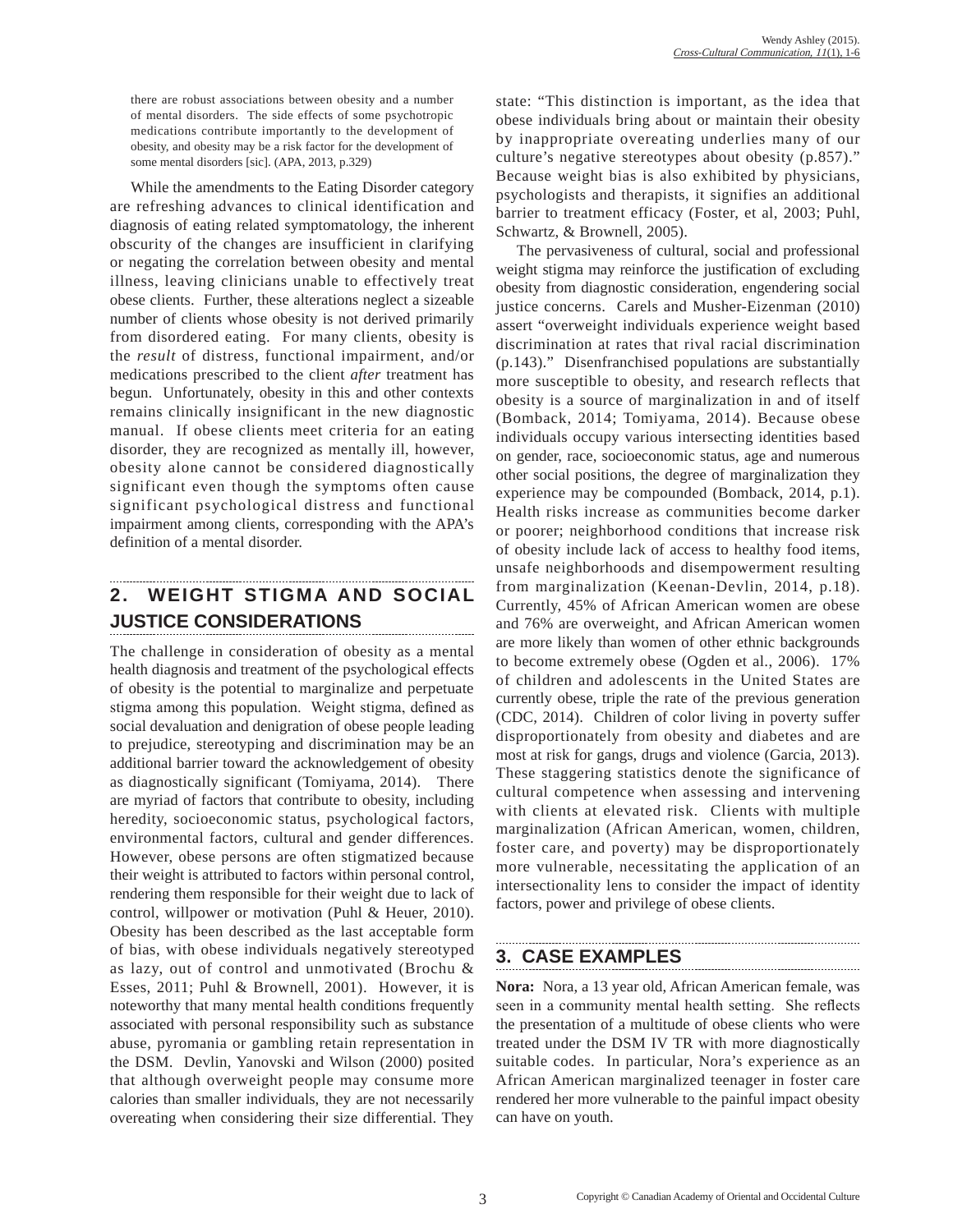Nora was referred by the Department of Children and Family Services (DCFS). After experiencing abuse, trauma and being in the foster care system for seven years with minimal to no contact with family members, food became a significant source of comfort for Nora. Perhaps it was the monitored family visits at McDonalds after she was first detained; the cheeseburger Happy Meals the Social Worker started buying to ease the psychological distress when her mom stopped coming; or the side effects of prescribed medications that sparked her relationship with food. Wherever it originated, it was manifested in the 80+ pounds of Nora gained between the ages of 12 and 13.

Nora began treatment meeting criteria for several parity diagnoses; however, over time her impulsive eating intensified and the resulting weight gain became its own source of functional impairment. Her extremely aggressive and sexualized behaviors prompted psychiatric staff to administer a bevy of psychotropic medications, adding to her weight gain and emotional lability. Obesity prematurely exacerbated the development of secondary sexual characteristics and injured Nora's self-esteem, increasing depressive symptoms and escalating her vulnerability to additional emotional, verbal and sexual assault. While Nora's primary presenting problems were trauma, loss and abuse, the co-morbid obesity she developed demanded clinical attention.

Diagnostically, Nora met criteria for Post-Traumatic Stress Disorder (PTSD), Major Depressive Disorder and Sexual Abuse of a Child. Obesity was documented on Axis III of her diagnostic formulation, but was never formally addressed as a mental health concern. Nora's treatment goals were developed based on the behaviors that were most concerning to those who mandated her treatment: the court system and her group home. Her treatment remained congruent with her diagnostic formulation, focusing on sexual acting out, aggressive behavior, and depressive symptoms. However, her discomfort within her body remained a primary treatment issue. Her psychiatrist insisted that her weight gain was a temporary side effect of her psychotropic medication and denigrated the relevance of including obesity on her treatment plan. Although Nora made small gains in symptom reduction and the development of more adaptive coping skills, after two years she moved to a higher level of care. She had decompensated to the point of being lethargic, amotivational and suicidal.

**Porsha:** Porsha, a 32 year old, African American female was seen in a private practice setting. Porsha represents a number of successful African American women tortured by weight gain and its insidious impact on every area of her life.

Porsha was self-referred following a painful break up. Presenting symptoms included sad mood, tearfulness, and difficulty concentrating. Her impetus to obtain treatment was to figure out what went wrong in her relationship and to identify how to develop healthy intimate relationships in the future. Porsha was a high level executive with very successful business acumen. However, she carried herself awkwardly and expressed feeling "uncomfortable in her skin". She confessed that she "gained quite a few pounds" over the past couple of years but struggled to articulate whether that was a problem for her. Themes of physical discomfort and body dissatisfaction permeated treatment sessions.

Porsha met criteria for Depressive Disorder NOS, and treatment focused on addressing her depressive symptoms and identifying strengths and barriers to intimacy. While her weight was a clinical concern, there was no diagnostic classification for her symptoms under the DSM-IV-TR. Thus, her body concerns were explored in the context of her depression. After several months, she made considerable progress. However, one session, Porsha reported that her long term primary physician told her she was "fat". She assumed he was joking, however, the doctor clarified that he was not joking, and informed her that she was classified as medically obese. He urged Porsha to make some serious changes to address her weight. This visit was a crisis for her. Porsha was horrified and ashamed to be considered obese. She was motivated to strategize how to integrate obesity into her treatment plan. Over the next few months, Porsha focused on the emotional and psychological issues feeding her obesity. In addition, she embarked on a healthy eating and exercise plan as a supplement to her mental health treatment, eventually losing over 30 pounds.

#### **4. DISCUSSION**

Obesity played a critical role in both of the aforementioned cases. Nora and Porsha had significant presenting mental health concerns, but co-morbid obesity contributed to their overall level of distress. These case studies point to critical deficits in how practitioners identify, address and document obesity as a comorbid condition. Neither Nora nor Porsha could be diagnosed as obese under the previous DSM IV TR or the current DSM 5 classification systems because their obesity manifested as a consequence rather than a cause of their symptom presentation and corresponding functional impairment.

The case examples exemplify the significance of the inclusion of obesity on treatment plans; there are potentially markedly improved results when obesity is integrated in treatment. Due to the flexibility in diagnosing and billing in private practice, Porsha benefitted from addressing the psychological effects of obesity into her treatment plan, while Nora's condition worsened over time. Porsha's success precipitated improved body image, decreased depressive symptoms and improved intrapsychic and interpersonal relationships. Although the development of a solid therapeutic relationship provided the trust that engendered addressing some of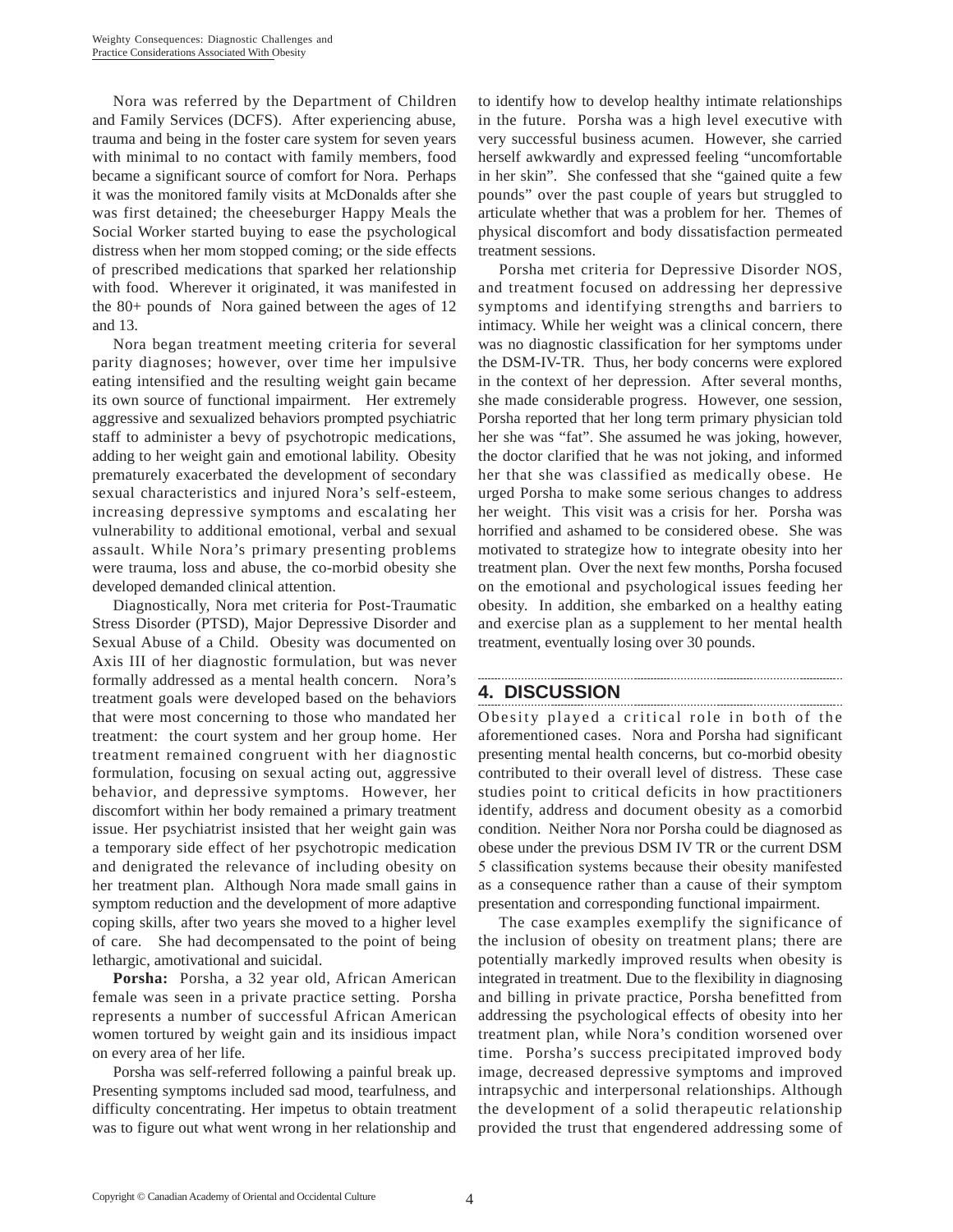Nora's behavioral and emotional symptoms, there was a definitive incongruence between her physical and mental health care. While it is impossible to identify the extent to which her treatment would have been altered through addressing her obesity, Nora certainly did not benefit from the lack of consideration given to obesity by her treatment providers.

The case studies have distinct differences: Nora was seen in a community mental health setting. While her obesity was a clinical concern midway through treatment, her access to resources was severely limited and her treatment team did not agree on the diagnostic significance of her obesity. An unfortunate result was extensive weight gain and decompensation, illuminating the need for increased collaboration between medical and mental health providers. Porsha was seen in a private practice setting, and obesity was not acknowledged until later in treatment. Porsha, in comparison with Nora, had quite a bit of agency, financial means and access to resources. Unlike Nora, Porsha's medical doctor was concerned with her weight, and identified obesity as a primary medical concern. With significantly more privilege, opportunity, and treatment collaboration, Porsha was successful in losing weight and improving her health.

Additionally, the case studies point to the critical role of access to resources and the acknowledgement of obesity as a clinical concern. Both clients are African American females, highlighting some of the ethnic differences that exist among groups disproportionately impacted by obesity (Bean, Stewart, & Olbrisch, 2008, p.215). Foster children are at exceptional risk. Hadfield and Preece (2008) found that 35% of foster children increased in BMI while in the child welfare system. Marginalized, vulnerable clients like Nora may need additional support and collaboration to address their obesity. Mental health practitioners who are providing services for disenfranchised clients need additional advocacy and resources to provide diversity competent treatment and care in a system where nontraditional symptomatology is not recognized.

A primary concern in the inclusion of obesity as an eating disorder or other mental health condition is the potential for pathologic obese individuals (Karasu, 2012). Pathologizing is defined as judgment that a form of behavior or experience is deviant or abnormal (Haslam, 2005, p.36). The assumption that all obese people have eating or other disorders perpetuates the myth that obesity itself is pathological, fostering professional bias (Melcher & Bostwick, 1998). Therefore, the inherent challenge in assessing and treating obese clients in mental health settings is the capacity to clarify clinically significant symptomatology. The DSM-5 (APA, 2013) asserts that clinical significance is established through utilizing distress or functional impairment as the gold standard for distinguishing conventional from pathological. Thus, functional impairment criteria in conjunction with the condition that the client must indicate a level

of distress or disability provide boundaries to protect clients while allowing clinicians to accurately classify diagnostic symptoms. Ironically, perhaps it is efforts to avoid pathologizing clients that have contributed to a polarization in how we interpret the impact of obesity. If obesity has been clinically significant, functionally impairing symptomatology, mental health practitioners are challenged to attempt to quantify it in the current classification system or categorize it as a medical problem only, out of the realm of mental health influence. Both options minimize the impact obesity has on clients' mental health and obscure its relevance in treatment. In order to accurately diagnose and effectively treat clients with comorbid obesity, mental health clinicians need a variety of additional diagnostic options to address the complex nature of obesity and its effects on clients' psychological well-being, at any given time before, during, and/or after treatment has begun.

## **CONCLUSION**

The changes in the DSM 5 allow for the identification of obesity as diagnostically significant under the *Feeding and Eating Disorder* category, however, innumerable clients without eating disorder symptomatology are excluded from classification. While the DSM 5 modifications are a positive step toward recognizing obesity as a mental health concern, there is considerable work yet to be done. There are numerous people who report sad mood, poor attention, impulsivity and mood shifts; they are not assigned a depressive disorder, attention deficit hyperactivity disorder or bipolar disorder diagnosis based on symptoms alone. Obesity, like other medical and mental health conditions is diagnostically significant only when it impairs functioning. Ultimately, the lack of inclusion in the DSM as a mental disorder is less important than consistent consideration of obesity in the assessment, management, and treatment of mental illness (Marcus & Wildes, 2009). When service provision is with high risk, marginalized populations such as African Americans, youth, women, impoverished clients, and those in the foster care system, clinicians have the additional challenge of developing the flexibility to discern clinically significant obesity with diverse symptom presentations. Further, mental health practitioners retain the responsibility of identifying the influence of weight stigma and fat phobia in how we understand and treat obese clients. The failure to advocate for a population where discrimination is socially condoned is an imperative social injustice.

### **REFERENCES**

American Psychiatric Association. (2013). *Diagnostic and statistical manual of mental disorders* (5<sup>th</sup> ed.). Washington D. C.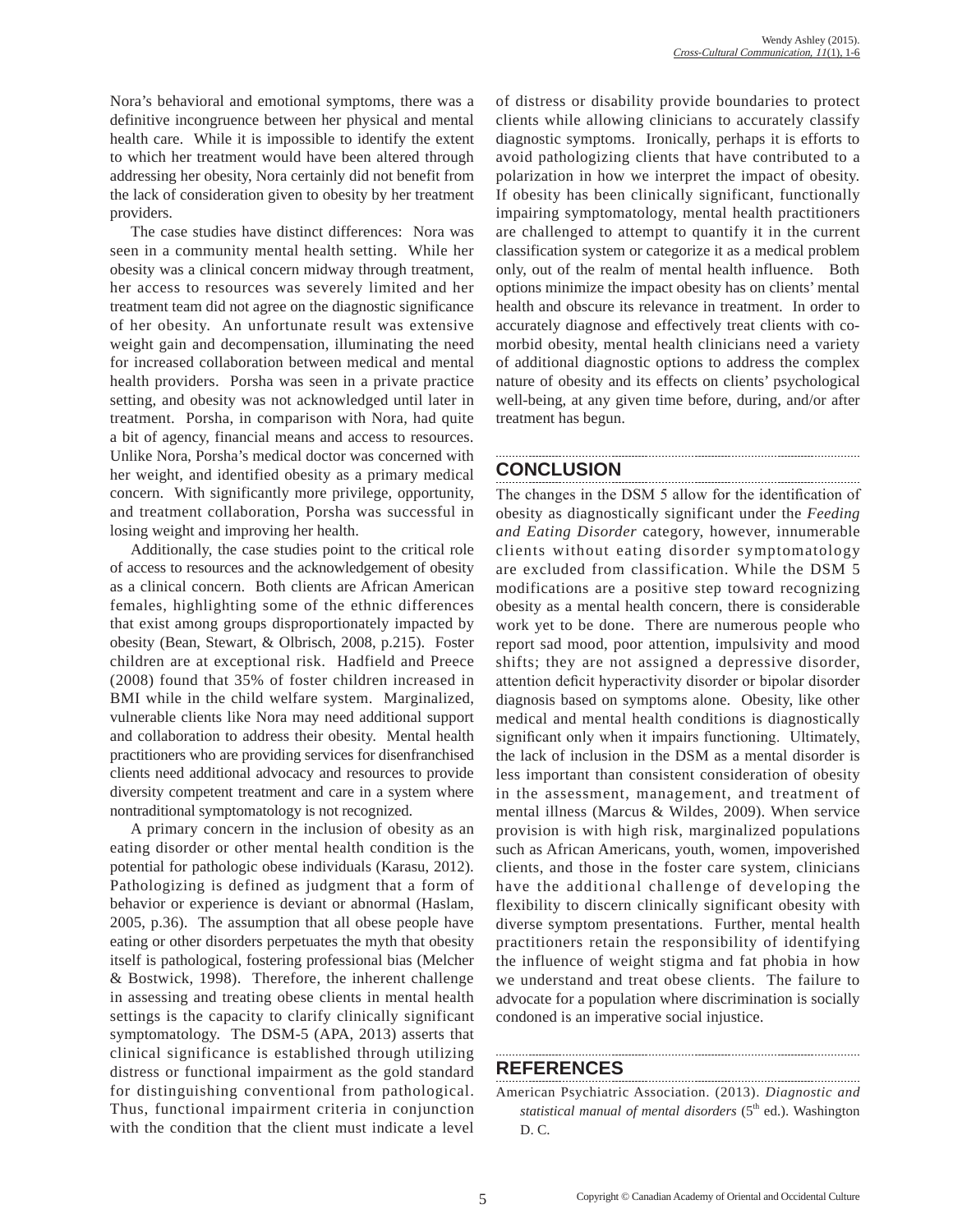- American Psychiatric Association. (2010). *Eating disorders: Proposed revisions for DSM-5*. Retrieved 2011, June 28 from http://dsm5.org/proposedrevisions/pages/ eatingdisorders.aspx
- American Psychiatric Association. (2000). *Diagnostic and statistical manual of mental disorders* (4<sup>th</sup> ed.). Washington D. C.
- Bean, M. K., Stewart, K., & Olbrisch, M. E. (2008). Obesity in America: Implications for clinical and health psychologists. *Journal of Clinical Psychology in Medical Settings, 15,* 214- 224.
- Bomback, A. E. (2014). The contribution of applied social sciences to obesity stigma related public heath approaches. *Journal of Obesity*, Article ID 267286, 8-15.
- Brochu, P. M., & Esses, V. M. (2011). What's in a name? The effects of labels "fat" versus "overweight" on weight bias. *Journal of Applied Social Psychology, 41*(8), 1981-2008.
- Carels, R. A., & Musher-Eizenman, D. R. (2010). Individual differences and weight bias: Do people with an anti-fat bias have a pro-thin bias? *Body Image, 7*, 143-148.
- Centers for Disease Control and Prevention (2011). *Obesity: Halting the epidemic by making health easier. At a Glance 2011.* Reteived 2011, October 19 from http://www.cdc. gov/chronicdisease/resources/publications/AAG/obesity. htm
- Centers for Disease Control and Prevention (2014). *Defining overweight and obesity*. Retrieved 2014, October 22 from http://www.cdc.gov/obesity/adult/defining.html
- Central Region Eating Disorder Service (CRED). (2007). *What is an eating disorder*? Retrieved from http://www. eatingdisorders.org.nz/common-questions/what-is-aneating-disorder/#c92. Retrieved 6/28/2011
- Chronic Conditions Team. (2013). *Obesity is now considered a disease*. Cleveland Clinic News Wire. Retrieved 2014, October 10 from http://health.clevelandclinic.org/2013/06/ obesity-is-now-considered-a-disease/
- Dave, D. M., Tennant, J., & Colman, G. (2011). Isolating the effects of major depression on obesity: Role of selection bias. *Journal of Mental Health Policy and Economics, 14*(4), 165-186.
- Devlin, M. J., Yanovski, S. Z., & Wilson, G. T. (2000). Obesity: What mental health professionals need to know. *American Journal of Psychiatry, 157*(6), 854-866.
- Foster, G. D., Wadden, T. A., Makris, A. P., Davidson, D., Sanderson, R. S., Allison, D. B., & Kessler, A. (2003). Primary care physicians' attitudes about obesity and its treatment. *Obesity Research, 11*(10), 1168-1177.
- García, R. (2013). The George Butler lecture: Social justice and leisure. *Journal of Leisure Research*, *45*(1), 7.
- Hadfield, S. C., & Preece, P. M. (2008). Obesity in looked after children: Is foster care protective from the dangers of obesity? *Child: Care, Health and Development, 34*(6), 710- 712. doi: http://dx.doi.org/10.1111/j.1365-2214.2008.00874.x
- Haslam, N. (2005). Dimensions of folk psychiatry. *Review of General Psychology, 9*(1), 35-47.
- Karasu, S. R. (2012). Of mind and matter: Psychological dimensions in obesity. *American Journal of Psychotherapy, 66*(2), 111-128.
- Keenan-Devlin, L. (2014). *The weight of structural violence: Syndemic stress and obesity among black urban youth in the US.* (Order No. 3626766, Northwestern University). ProQuest Dissertations and Theses, 187. Retrieved from http://search.proquest.com/docview/1558126615?account id=7285. (1558126615)
- Luppino, F. S., de Witt, L. M., Bouvy, P. F., Stijnen, T., Cuijpers, P., Penninx, B. W., & Zitman, F. G. (2010). Overweight, obesity and depression: A systematic review and metaanalysis of longitudinal studies. *Archives of General Psychiatry, 67*(3), 220-229.
- Marcus, M. D., & Wildes, J. E. (2009). Obesity: Is it a mental disorder? *International Journal of Eating Disorders*, 42(8), 739-753.
- Medical News Today. (2004). *Is obesity a mental health issue?*  Retrieved 2011, June 11 from http://www.medicalnewstoday. com/releases/14355.php
- Megna, J. L., Schwartz, T. L., Siddiqui, U. A., & Herrera Rojas, M. (2011). Obesity in adults with serious and persistent mental illness: A review of postulated mechanisms and current interventions. *Annals of Clinical Psychiatry, 23*(2), 131-140.
- Melcher, J., & Bostwick, Jr, G. J. (1998). The obese client: Myths, facts, assessment, and intervention. *Health and Social Work, 23*(3), 195-202.
- Ogden, C. L., Carroll, M. D., Curtin, L. R., McDowell, M. A., Tabak, C. J., & Flegal, K. M. (2006). Prevalence of overweight and obesity in the United States. *The Journal of the American Medical Association, 295*(13), 1549-1555.
- Puhl, R. M., & Heuer, C. A. (2010). Obesity stigma: Important considerations for public health. *American Journal of Public Health, 100*(6), 1019-1028.
- Puhl, R. M., & Brownell, K. D. (2001). Bias, discrimination and obesity. *Obesity Research, 9*(12), 788-805.
- Puhl, R. M., Schwartz, M. B., & Brownell, K. D. (2005). Impact of perceived consensus on stereotypes about obese people: A new approach for reducing bias. *Health Psychology, 24*(5), 517-525.
- Smith, R. (2012). Obesity costs "significant". *Feedstuffs*, *84*(37), 9.
- Tomiyama, A. J. (2014). Weight stigma is stressful. A review of evidence for the cyclic obesity/weight-based stigma model. *Appetite, 82*, 8-15.
- Wilfley, D. E., Bishop, M. E., Wilson, G. T., & Agras, W. S. (2007). Classification of eating disorders: Toward DSM-V. *International Journal of Eating Disorders, 40,* S123-S129.
- Wilson, G. T. (1993). Relation of dieting voluntary weight loss to psychological functioning and binge eating. *Annals of Internal Medicine, 119*(7), 727-730.